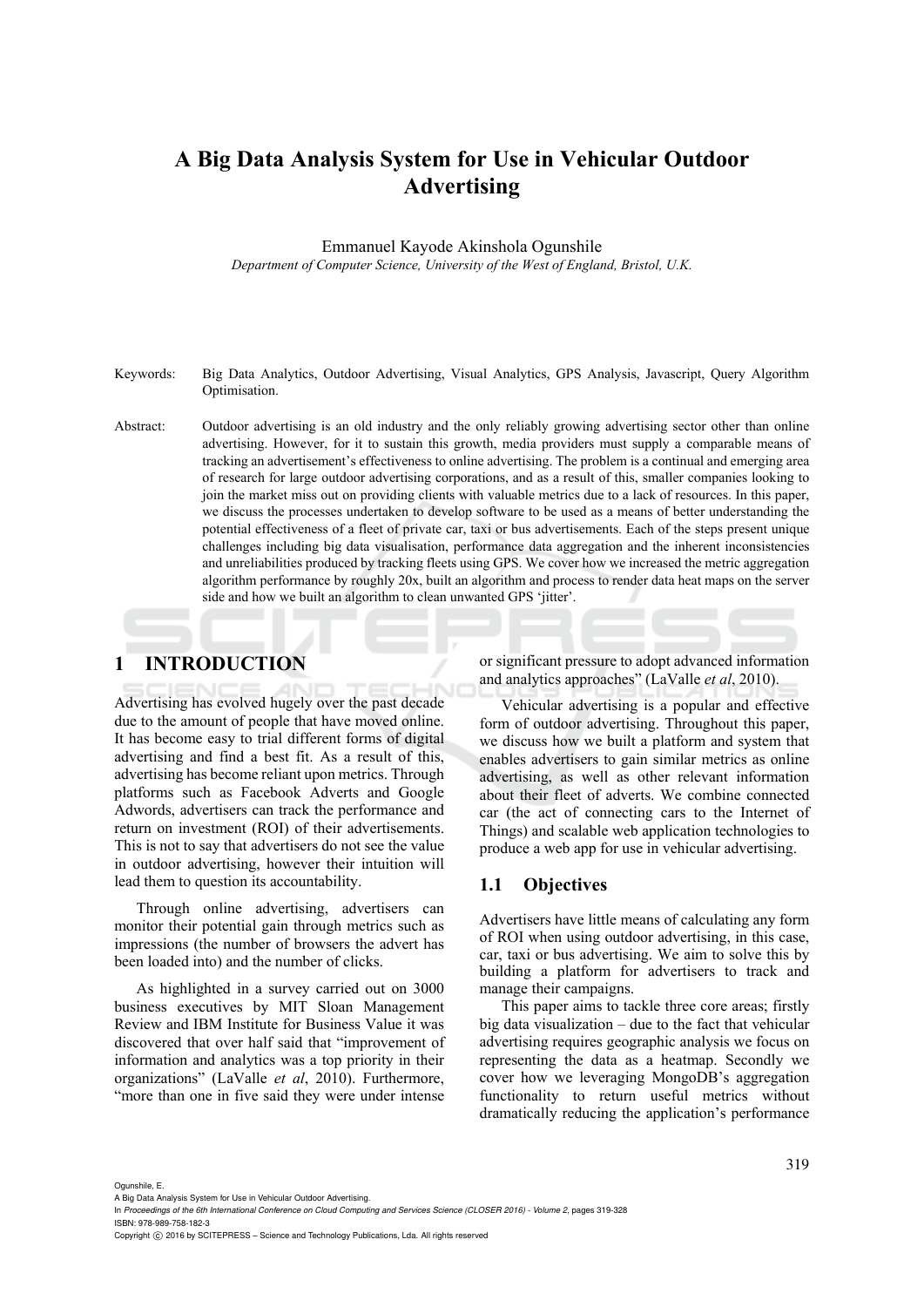at scale. The challenge is in allowing the client to generate reports 'on-the-fly' for millions of geographic data points. Finally we discuss a simple yet effective way of reducing GPS 'jitter' from large datasets.

# **1.2 Contributions**

The resultant contributions of this paper are as follows:

**Fleet Tracking System:** The core of all of the system's features is the ability to track a fleet of drivers concurrently using GPS and various web technologies.

**Big Data Metrics Aggregation:** We needed a way of gaining metrics on a large data set of GPS points and so we built a scalable algorithm using a native MongoDB method which allows advertisers to gain metrics on-the-fly.

**Geographic Targeting:** In speaking to advertisers they specified that gaining metrics of specified geographic areas is highly important. As a result of this we built a way for advertisers to draw areas on a geographic map and gain metrics in a negligible time.

**Heat Map Rendering Algorithm and Server:**  Having run into performance issues whilst rendering heat maps on the client-side using the Google Maps API, we realised that we would need to deploy a service that would take a set of GPS points and save rendered heat map tiles. We built and designed the algorithm that generates the 'heat' effect, renders the data visualisation as images and leverages Base 64 encoding to save the images as strings in a database.

**GPS 'Jitter' Cleaning:** We were unaware prior to the project of the amount of 'jitter' that average GPS devices produce - as a result we implemented a service that systematically cleans the GPS dataset. We leveraged the Google's 'Snap-to-Roads' API, some simple business logic and linear interpolation to counteract the problem.

**GPS Data Storage Algorithm:** The GPS solution we implemented meant that the system was receiving GPS points every 10 seconds from each tracker - we needed a way of reducing the quantity of points saved to the database without neglecting precision. We ended up with a simple algorithm that deciphered whether the car was on a trip or parked, and also counted for periods of time when it had no signal.

## **1.3 Paper Organisation**

The rest of this paper is organized as follows. Background and related work in advertising are

presented in Section 2 including a look into the technology platforms used in the implementation. Section 3 covers the implementation of the system and is split into 4 main sub-sections; firstly we discuss how we managed to reduce the overall dataset by producing a simple GPS grouping algorithm. Secondly we cover how we benchmarked and built an optimized algorithm for GPS metric aggregation. The following subsection covers how we implemented a system to render heatmaps using Node.js on the server. Finaly section 3.4 covers how we systematically clean the GPS data set of anomalies.

# **2 BACKGROUND LITERATURE REVIEW**

### **2.1 Advertising**

### **2.1.1 Why do Advertisers Need to Track Their Advertisement's Effectiveness?**

Kotler defines advertising as "any paid form of nonpersonal presentation and promotion of ideas, goods and services through mass media such as newspapers, magazines, television or radio by an identified sponsor" (Kotler, 1984). Advertising involves targeting the appropriate message to the relevant end consumer. For example, an advertiser will place an advert for a computer in a computing magazine, rather than in a health and beauty publication. This process is simple enough in digital or print advertising, as the profile of the consumer is often known to the advertiser or advertising platform. However, in outdoor advertising, advertisers have little means of planning based on a demographic. This is why the scientific analysis lies in the tracking process and less in the planning process. "When the economic environment becomes difficult, marketers demand proof of advertising's effectiveness, preferably in numerical form." (Wright-Isak *et al*, 1997). They wish to compare and contrast different formats to optimise a campaign, where a campaign might be a wide spread range of advertising instances, geographically and/or across different platforms or mediums. According to Wright-Isak "To understand effectiveness in a real-world context we need to have some systematic collection of the facts that tell us the probability that the intended audience saw the campaign, what intervening phenomena affected the campaign's impact, and the net impact of those phenomena and the campaign on purchase behaviour. Combining this collection of facts with data about specific ad effects may help us understand the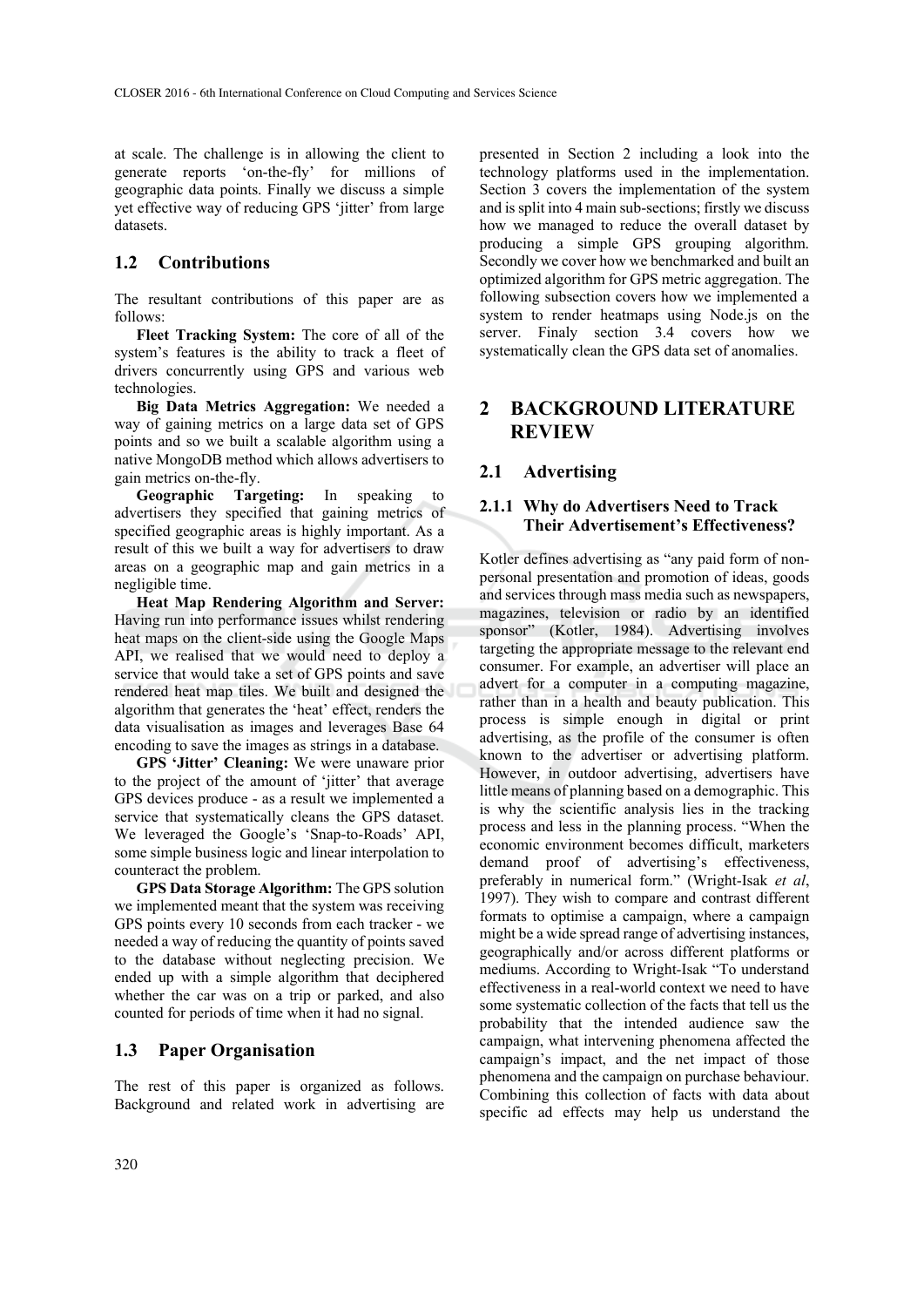performance of the campaigns, as well as contribute to theory development." (Wright-Isak *et al*, 1997). Within the context of vehicular advertising, by knowing the neighbourhood in which an advertisement has spent the majority of its time or a road it's traveled frequently, will allow the advertiser to better understand how the effectiveness of the campaign may have been supplemented by their fleet of drivers.

### **2.1.2 How is an Advertisement's Effectiveness Quantified?**

Bill Dean highlights that "understanding and quantifying the benefits of advertising is a problem as old as advertising itself. The problem stems from the many purposes advertising serves: building awareness of products, creating brand equity and generating sales. Each of these objectives is not easily measured or related to the advertising that may have affected it." (Dean, 2006). It seems that directly quantifying an outdoor advert's number of views or impressions is less of the problem, and more that gaining an understanding of the demographic that may have seen the branding. Thus a qualitative understanding is often perceived as more important than a quantitive understanding. In the context of our system, providing metrics and visual representations of the data not directly applied to the context of advertising and rather the context of the world, towns or neighbourhoods, i.e providing driving data visualised on a heat map rather than a prediction of total impressions.

### **2.1.3 CPM – Advertising's Benchmark**

Cost per mille (CPM) is the common metric used to benchmark advertising campaigns in a quantitive manner. It equates to the financial cost per thousand impressions of an advert, where an impression is a potential sighting of the advert. Impressions can often be confused with views, a good way of differentiating is in digital outdoor advertising where impressions can be tracked by using infra-red to determine the presence of a person and potential viewer. However eye-ball tracking can be used to determine whether or not that person has looked at the given advert (view). Without the use of infra-red, calculating impressions in outdoor advertising is an approximate projected calculation using a formula that has been developed by several outdoor advertising research bodies. Although outside the scope of this paper we will use the formula in Listing 1 for providing a planning tool for advertisers.

**1:**dailyCirculation =  $0.46$  \*averageAnnualDailyFlow

**2:** totalDailyCirculation = dailyCirculation \* mediaSpace **3:** Impressions = totalDailyCirculation \* campaignDays

**4:** CPM = Price / (Impressions / 1000)

Listing 1: Outdoor advertising media math (OAAA, 2006)

The formula broken down into its separate components is as follows:

**Average Annual Daily Flow (AADF) -** AADF is the average amount of cars that travel down a road (or set of roads) each day. The government makes this data freely available via their website – we take the average for each city and town rather than down to road or street level.

**Constant (0.46) -** This constant is an industry standard 'illumination factor'. It is used to take into consideration whether or not the advertisement is illuminated (lit up, and so visible at night) and for how long, 0.46 represents advertisements that are unilluminated and thus assumed visible from 6am — 6pm.

**Media Space -** Media space is the quantity of advertisements within the campaign. The common unit of measurement is 'sheets', the most common sizing is a six sheet (1800 mm x 1200 mm). One car/taxi advertisement roughly equates to two six sheets.

**Campaign Days -** This figure is simply the amount of days the campaign runs for.

**CPM (Cost Per Mille) -** Cost (in currency) per thousand impressions.

#### **2.1.4 Route Research**

With tracking campaign effectiveness being a well established challenge in outdoor advertising; it has become an attractive area of research for large advertising corporations, notably a London based company called Route Research. Taken from their home page - 'Route is an entirely independent research organisation, providing audience estimates to the out-of-home industry in Britain' (Route Research, no date). They manage independency by selling their data to the few large outdoor advertising corporations for an annual fee. Each of the subscribers have independent implementations of the data, however all with the goal of allowing media planners to effectively calculate the potential performance of any given outdoor billboard site; as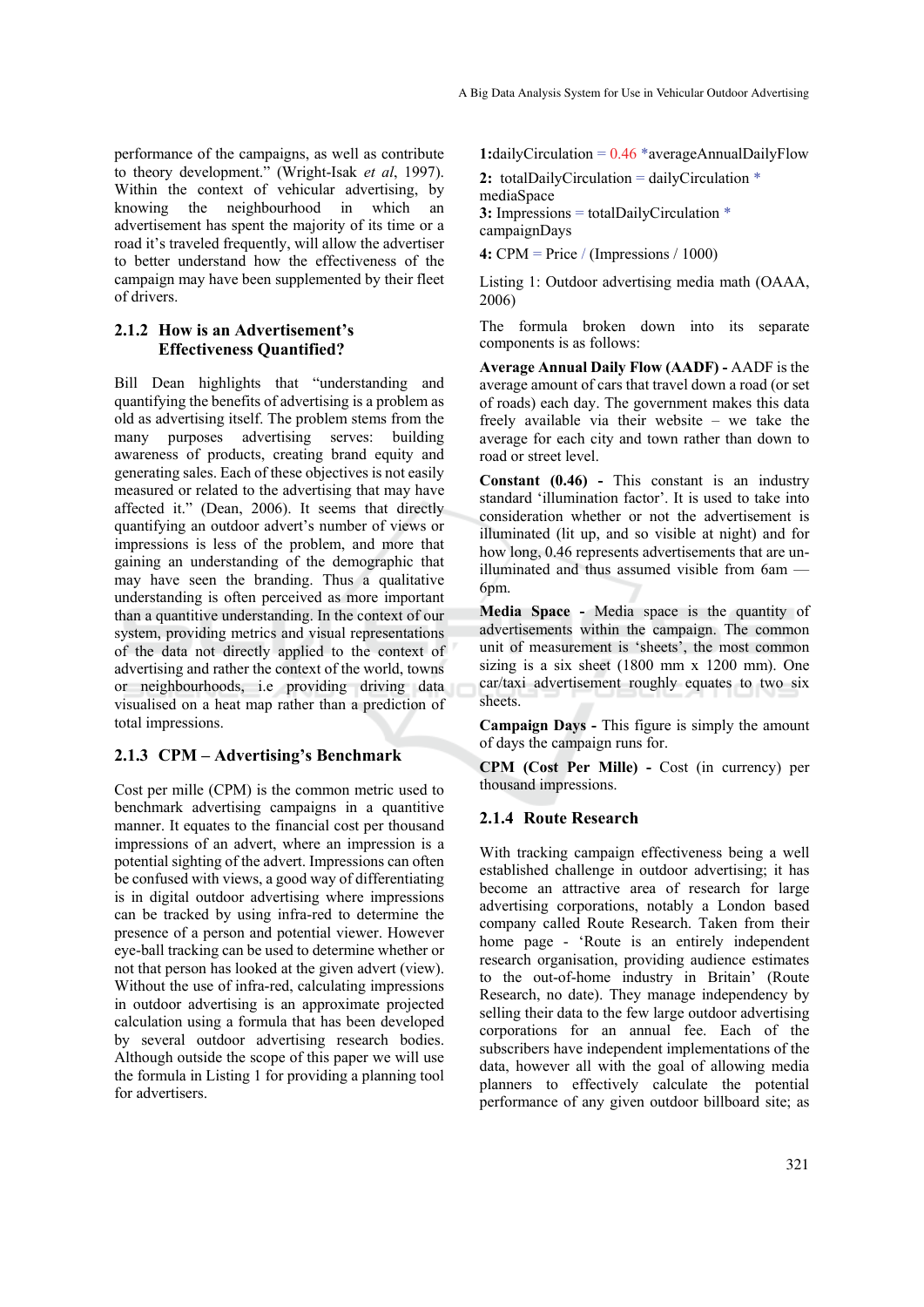opposed to track the effectiveness of their own existing campaigns.

## **2.2 Technology**

### **2.2.1 System Technology**

We chose the MEAN stack for the implementation of the proposed system and in this section, we discuss the how it is *mostly* a perfect fit for handeling performance data-driven web services. The MEAN stack is heavily focused around JavaScript and well suited for data driven, responsive web applications. Node.js brings JavaScript to server-side applications and away from just being a client-side browser language. Due to JavaScript operating with nonblocking I/O it results in generally faster applications that are easily scalable. MEAN is a relatively new stack but is the go-to platform for most modern web applications due to its seamlessly integrated layers, passing data in JSON format from one to the other. It keeps business logic and large computations to the back-end server-side code and the Model-viewcontroller (MVC) architecture on the front-end. It comprises of the following layers:

**MongoDB** - is a NoSQL database that stores its data in 'collections' of JSON formatted 'documents' as opposed to 'tables' of 'rows'. This often means that the structure is in a more logical format and is less restrictive.

**Express -** is a framework for Node.js with a wealth of Hypertext Transfer Protocol (HTTP) functionality making it perfect for building Representational State Transfer (REST)ful application program interface (API)s. It will be useful for processing requests from the front-end client, and data sent from the GPS tracking solution.

**AngularJS -** is a front-end MVC framework, great for building powerful data driven Single Page Applications - ideal for our data dashboard.

**Node.js -** is a platform that enables network applications to be built with JavaScript on Google's V8 runtime engine. Node.js can be used for a variety of different purposes, from background processes, networking, all the way to building APIs.

The MEAN stack has its weaknesses and so in the following section we cover where exactly the technology may strike performance issues.

### **2.2.2 JavaScript**

There are a number of distinguishing points that make JavaScript a perfect fit. The features include nonblocking IO, one single thread and its primary data structure is JSON; each of which we define within this section.

### **2.2.3 MongoDB**

MongoDB is a noSQL (i.e. doesn't use the common query language - SQL), schema-less database that stores its data in a binary representation of JavaScript Object Notation (JSON), known as BSON. This is great as it is the primary data structure used in JavaScript (i.e. Node.js and Angular.js), and so there is no need to parse any data as it's returned from database queries; thus speeding up the development process and system performance. Being a document and schema-less based database, it is structurally a lot more flexible than table based databases such as MySql. 'Documents' are stored in 'collections', whereas in table based databases, 'rows' are stored in 'tables'. As a result of this each document in the database can take a different form than the next, meaning that the system can conditionally add or remove fields throughout its lifecycle. Each document can comprise of nested documents, meaning that there is no risk of ending up with a database with multiple tables to cater for one-to-one relationships.

Shema-less databases do however have their drawbacks, if you are able to simply store any JSON document in a collection it may end up with zero coherence and as the database scales maintainability will become a larger challenge. For this reason we implement a Node.js middleware package called Mongoose. Mongoose provides a foundation and all the necessary tools for creating shema/models for collections. It is a layer between managing data on the server and the database. Every time a collection is queried the Mongoose middleware will construct objects with each of the database records using the matched Schema. MongoDB also comes with a range of useful query methods. Each query is made using a JSON object and completes without blocking - thanks to Node.js. MongoDB provides a powerful Geo Query API that allows searching GeoSpatial indexes relative to a given point or polygon. Queries can be formed, for example, to search for all coordinates within five kilometres of a given point, or to find all points within a given polygon.

As a means of gathering data and querying based on a matching set of results, MongoDB provides its aggregation method. It allows you to query a collection and produce a report of metrics on the results of the query. As an example, if one wanted to calculate the average age of males in the user base stored in a database, an aggregation query can be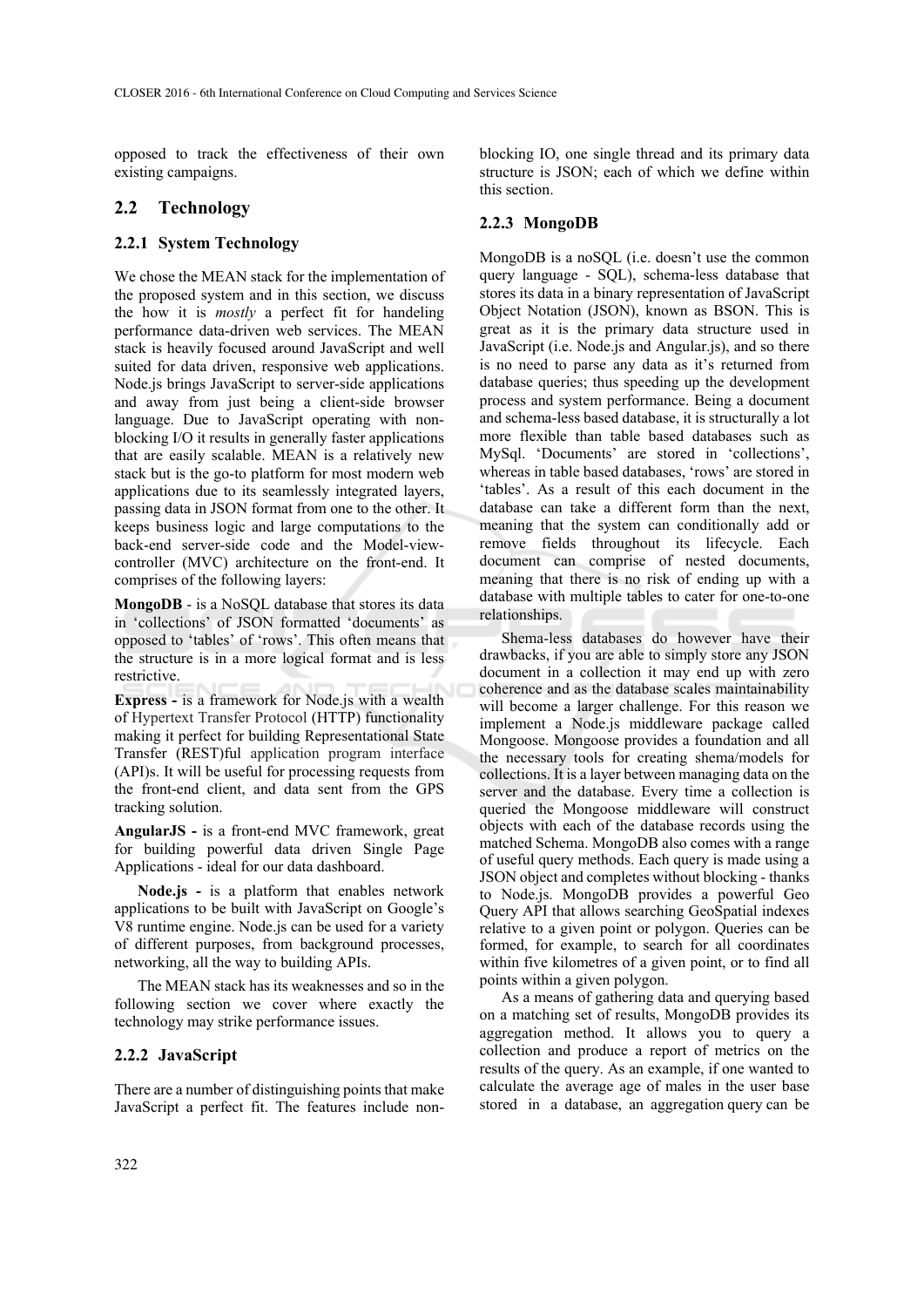formed to:

- Find all males.
- Add all ages.
- Increment query total.
- Divide ageTotal by queryTotal.

As queries are non-blocking, these potentially expensive calculations can be offloaded to the database without blocking the callstack and thus other requests to the RESTful service. Furthermore, the queries in MongoDB are made in its native driver by searching the binary representation, so the speed of filtering results will likely be dramatically improved. Due to the demanding computational task of gathering metrics of driver activity it seems that this might be a perfect solution, due to the fact it is nonblocking and queries natively rather than in a blocking server side algorithm.

# **3 IMPLEMENTATION**

### **3.1 GPS Data Grouping**



Figure 1: UML Activity diagram representing algorithm used to group inbound GPS data points.

GPS data will be transmitted by each device every ten seconds and so would result in a maximum of 8,640 data points per car per day. The collection would quickly grow to an excessive size and so the system will need to implement an algorithm to reduce the resultant data size. Arrays of coordinates are dispatched from the GPS gateway to the end point at the web app that stores them in the database. At this endpoint the controller will leverage the following algorithm, represented using a UML Activity Diagram:

This logic results in incrementing a 'weighting' integer property to a given coordinate. For every ten seconds spent within the same area (using an arbitrary radius), the weighting is incremented and thus assumes it is parked in the same spot. As a result the

total amount of documents in the collection will be roughly the same as total seconds driving divided by ten, as opposed to the total seconds in the day divided by ten.

# **3.2 Implementing a Metrics Aggregation Algorithm**

Providing statistics on large data sets is an area of concern in which may have to fallback onto a background process and saved periodically to the database, as opposed to being produced on-the-fly by the client. However our initial thought is that there are three potential solutions for aggregating the required metrics. We will compare them by benchmarking against each other. The required outcomes to the algorithm are as follows:

For each target/defined polygon/closed array of coordinates, including a target containing the entire UK:

- Driving time
	- o Return as a total
		- Return as a total per day
- Total time parked
	- o Return as a total
		- o Return as a total per day
- Driving distance
- Average driving speed

The above metrics will be aggregated from the following input data.

For each coordinate (plotted at 10 second intervals):

- $\bullet$  Time
- Speed
- Coordinate

### **3.2.1 Benchmarking**

In order to test the three solutions we gather a months worth of test data from a GPS tracker and repeat insert the collection 60 times, resulting in the equivalent of running a campaign of 20 cars for three months. We then repeat the process four times, and thus test with 60 car months, 120 car months, 180 car months, 240 car months and 300 car months. This will hopefully result in evidence for whether or not each solution could potentially scale beyond these numbers, for example, 1000 car months (100 cars for ten months). For each increase in 'car months' we run the test ten times and take an average. We run the tests from the AWS instance to cater for the performance difference between our machine/internet connection and the hosted application.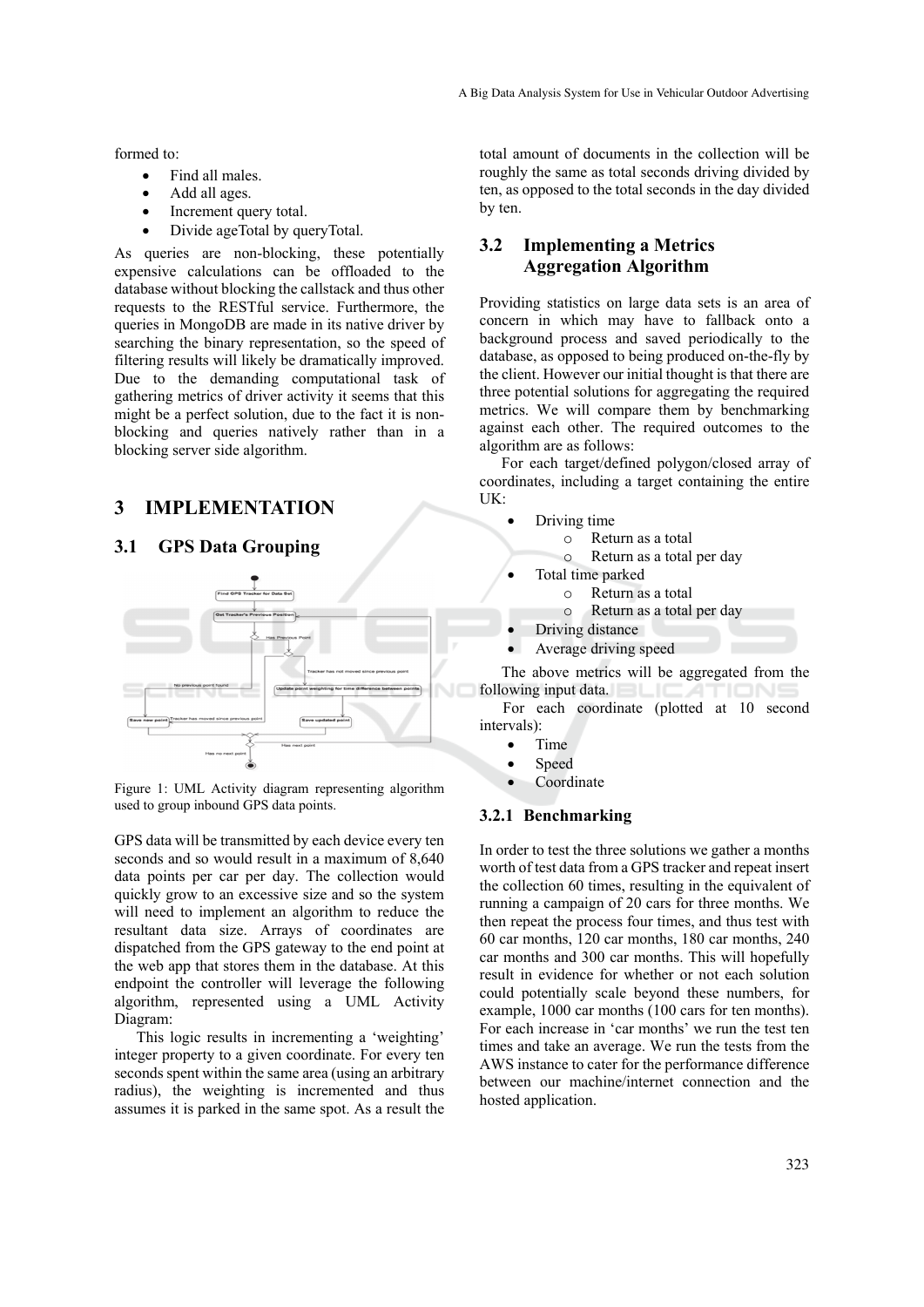**Solution One – Simple Server Side Algorithm.**  Perhaps the most simple solution, and a good starting point, is to run the algorithm on results returned from the database in one go on the main cloud instance. It is likely that this solution will have poor performance when taking into account that it will also block all other requests to the service, but will allow us to benchmark solutions two and three. It is also worth considering that this solution could be used in a background task so that the main API instance can remain unblocked and simply add this algorithm to an asynchronous task queue.

**Solution Two – Server Side Algorithm with Database Streaming.** For this test we compare the difference in performance when streaming the data from the database and running the algorithm alongside the stream of results, rather than waiting to receive the data and only then running the algorithm. By running the algorithm in parallel to the streaming data, we hope for a dramatic performance increase.

**Solution Three – MongoDB Aggregation Method.** The final solution will leverage MongoDB's native aggregation method. This already has three major positives over solutions one and two; firstly that it remains asynchronous and won't block any other requests made to the service, secondly that it runs the algorithm on the binary representation of JSON, and thus geo spatial queries will be much faster. Finally that the amount of code required is much less, at the same time as being much more readable/maintainable.

**Results.** Below are the results of the test, interestingly streaming the data from the database had by far the worst performance with roughly 20x the time of solution three - the aggregation method. It is also useful to know that each of the methods increase in time taken linearly, so we can expect around eight seconds for 1,000,000 points, which would roughly equate to 480 car months or for example 40 cars on a single campaign for one year.

| <b>TOTAL</b>   | <b>CAR</b>    | <b>ONE</b>      | TWO             | <b>THREE</b>    |
|----------------|---------------|-----------------|-----------------|-----------------|
| <b>POINTS/</b> | <b>MONTHS</b> | <b>(TIME IN</b> | <b>(TIME IN</b> | <b>(TIME IN</b> |
| <b>COORDI</b>  |               | <b>MILLISE</b>  | <b>MILLISE</b>  | <b>MILLISE</b>  |
| <b>NATES</b>   |               | <b>CONDS</b>    | <b>CONDS</b> )  | <b>CONDS</b> )  |
| 0              | 0             | 0               | 0               | $\theta$        |
| 125,872        | 60            | 3,425.8         | 21,701.9        | 919.9           |
| 251,744        | 120           | 6,817.8         | 44,468.5        | 2,036.7         |
| 377,616        | 180           | 11,232.7        | 67,446.8        | 3,233.9         |

**503,488** 240 14,480 89,690.4 4,072 **629,360** 300 17,560.3 106,418.2 5,299.1

Table 1: Results of three data aggregation methods.

# **3.3 Heat Map Rendering and Big Data Visualisation**

Google Maps provide an easy to use API for rendering heat map overlays to their maps for representing datasets, however having scaled the dataset size and run some tests we realised that the total time to return the dataset and render on the map was unfeasible at the scale in which the system will produce. Having run the system for four weeks on one car the app saved 8,782 data points and thus for example would produce 439,100 points for 50 cars per month. The following graph shows the results of our test, we measured both the time taken to return from the API and the time to render.



Figure 2: Graph showing time taken to return and render the heat map on the client side.

The results show that it is unfeasible to scale the process of rendering a heat map on the client side.

One way around this could be to aggregate the heat points and group coordinates if they are within a small distance of each other, and add weighting accordingly. The problem with this method however is that the layer would be more 'blotchy' when zoomed in than normal. Furthermore the results to the tests show that the major lag in performance is in returning the results from the server to the client and so to increase the overall performance a solution is to render the heat map on the server and return only the heat map images. Tiles can be rendered on a scheduled process and the images can be saved in the database. We predict two main reasons why this is a preferable solution:

> Since the data being returned from the database is standardised and uniform, the speed in which the tiles are returned is not increased with the amount of data points in the database. The background process performance will decrease, likely at the same rate as when rendering client side, however since they will be rendered on a background process in a separate environment, the task won't block any web requests to the main web application.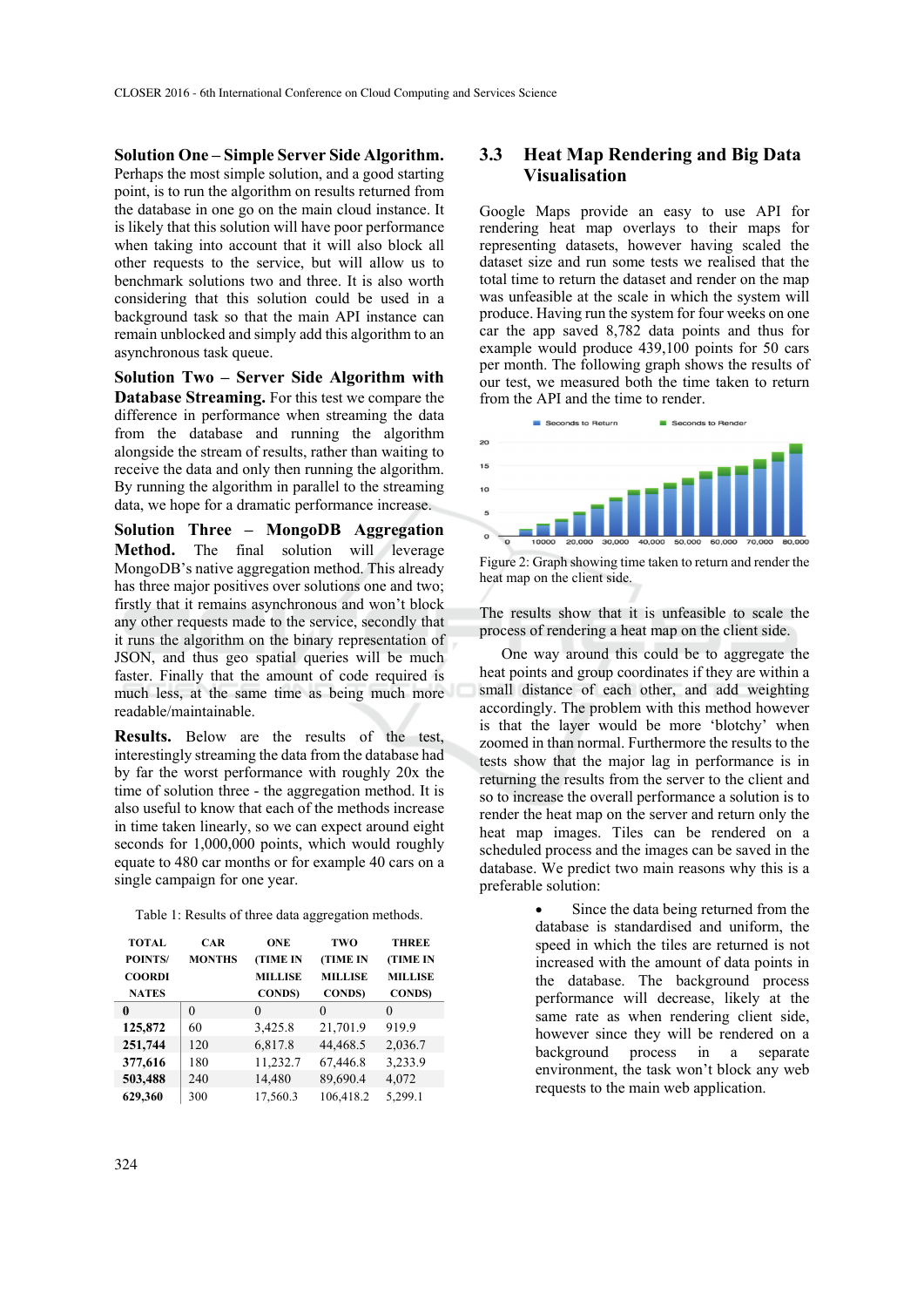Using this solution there is no other need for exposing an end point for the API that returns driving data, so security is dramatically improved. Although the API uses authorisation it is important that the data is as secure as possible and only managed and analysed within the trusted network. The worst that could happen is that an intruder gets hold of the heat map images, although they would still need to somehow get past the API's authorisation.

### **3.3.1 Map Tiling and Projections**

Mapping the world for use on the web follows three standards; projecting the spherical surface to whats know as a Mercator projection, splitting the resultant flat representation of the world into square 'tiles' of dimensions 256px by 256px and finally creating different tiles for each level of zoom. Since each of the tiles will be mapped onto a Google Map (which uses Mercator projection) we can build tiles as if they are segments of a spherical map. Each tile will have bounding box coordinates so that we can use the Google Maps Overlay API to accurately map the generated tiles onto the projection.

### **3.3.2 Rendering Images with Node.Js and WebGL**

Although Node.js is perhaps not the go-to language for server side image manipulation and rendering, for example most would use a language like Java or Python. There have been some useful open sourced projects that have resulted in a suitable and competitive solution for generating images. The two dependancies that the system will rely on are Cairo and Node Canvas. Node Canvas is an implementation of the HTML5 Canvas element for the server side which enables access to webGL - a 3D rendering API for the web. Furthermore, not only does it meet the standards for image manipulation found in languages such as Java and Python but it is well documented and easy to use as it provides the exact same interface as when rendering images on the client side with the Canvas element. Each of the tiles will use this package to render the PNG images and encode as a base 64 string to be saved in the database along with meta data including bounding coordinates, zoom level and heat map identifier.

### **3.3.3 High Level Tiling Algorithm**

At the most abstract level, the process with follow theses steps for each campaign to build its heat map:

- Get all data points for the campaign from the database.
- For each zoom level produce a tile grid to cover the array of point's Minimum Bounding Box. The closer the zoom the smaller the representation of the tile, i.e. there will be more tiles the closer the zoom.
- For each point and for each heat map/zoom level find which tile the point falls in.
	- o In order to optimise this, for each point, the algorithm checks with the tile in which the previous point fell within as well as the one just after and before it, due to the points being in order and will most likely fall close to one and other. Thus saving the algorithm from searching each tile (on the nearest zoom level that makes up 125,824 tiles) for each point, and more often than not just searching 3 tiles for each point.

 For each point represented in a tile; find its relative pixel position.

- o Get distance in meters between south west coordinate of tile's bounding box and the given data point.
- Get angle of given data point from<br>bounding box's south west south west coordinate. TION
- o Use angle and distance to calculate percentage of tile north and east using Pythagorus' theorem.
- Use percentage north and south to get pixel x and y position by getting percentages of 256 (width and height of tile in pixels).
- Render white radial gradient on tile, at the radius of the preset zoom levels radius constant.
- For each tile loop through each pixel

ocy

- o If the opacity is greater than the threshold constant.
	- Convert the opacity level to a hue/colour level on an 'hsl' (hue, saturation and lightness) colour wheel. 0 or 360 is red, 120 is green and 240 is blue, and thus mapping an opacity level from an RGBA colour wheel ('A' represents alpha/opacity) as created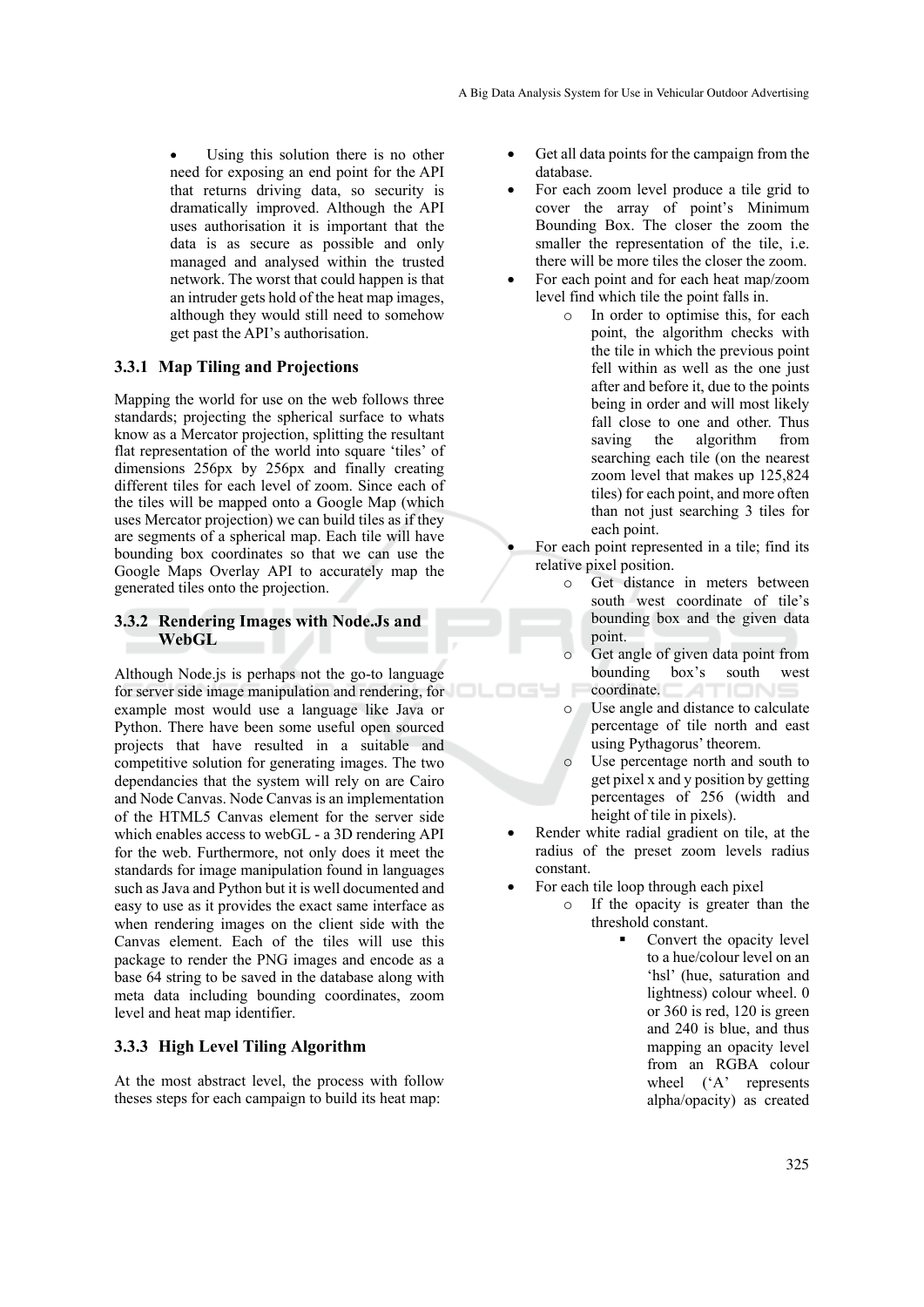by the canvas pixels.

o Encode the PNG image as a base 64 string and save in the database along with meta data.

These three images show how a single tile will evolve through the algorithm. The reason why the 'heat' is applied in white to begin with is so that intensity is built up where lots of data points fall in the same place. Each white point has a 50% opacity from the middle and so as they overlap, the level of opacity will increase, until it is completely white, and the whiter the more intense the red colour.



Figure 3: Example of the condition of an individual heat map tile at each stage of the algorithm.

#### *Haversine Formula*

An integral part of the algorithm is to be able to calculate the distance and angle between two points; for both of these calculations the system will implement the Haversine formula (Bell *et a*l, 2011). The following is used to find the distance between two points on a sphere.

$$
=2r\arcsin\left(\sqrt{\sin^2\left(\frac{\phi_2-\phi_1}{2}\right)+\cos(\phi_1)\cos(\phi_2)\sin^2\left(\frac{\lambda_2-\lambda_1}{2}\right)}\right)\qquad (1)
$$

The algorithm and process result in a solution that matches the visual appearance of producing the heat map using the Google API, as seen below. Although the process is cumbersome, it has plenty of room to scale as it has no effect on the end user's experience and the size of the image in bytes is not dramatically increased by the quantity of data points. The following show the resultant heat map at 6 different zoom levels.



Figure 4: Visual results of test data plotted using the serverside heat map algorithm at 6 zoom levels.

Having met the visual requirements we will run a test on its performance, we expect that the greatest factor in reducing the performance is the quantity of tiles.

Thus if the drivers travel all over the country there will likely be a decrease in performance due the the fact there is more tiles/images. In order to benchmark against the Google maps solution we simply increase the amount of data points and calculate the time taken to retrieve and overlay the images onto the map. As a means of optimising this solution we only load the tiles required for the map bounds and the mmediate surrounding area, and use Google Map's 'drag' and 'zoom' event for loading in the new map tiles as the map is zoomed and dragged. Below are the results of the test, each of the tests were run at zoom level 11 (half way).



Figure 5: Graph showing the time in seconds to return the heat map tiles from the server and overlay on a map.

The results show that there is no correlation between the total data points and the time to render the heat map and thus proving this is the best solution of the two, given the quantity of the data. It is also worth noting that the time taken to render the heat map on the server for all of the 22 zoom levels, save to the database and delete the previous map is on average around one minute, which for the test data results in around 400 base 64 encoded 256px by 256px images.

### **3.4 GPS Data Cleaning**

GPS 'jitter' is a very common problem with GPS trackers, it is where the data that is produced by the tracker contains anomalies and slight deviations from where the actual device has traveled. Stated in a paper written by R. Zito et al. "Field data collection under "ideal" GPS conditions indicated that accurate speed and position data were readily obtained from the GPS. Under less favourable conditions (e.g. in downtown networks), data accuracy decreased but useful information could still be obtained" (Zito *et al*, 1995). Having tested the off-the-shelf OBD GPS devices and mapped all the coordinates onto a map we noticed that the device produced a number of anomalies both extreme and small. The larger anomalies will need to be removed completely from the visualised data, however the smaller anomalies need to be refined. Below are examples of both large and small anomalies.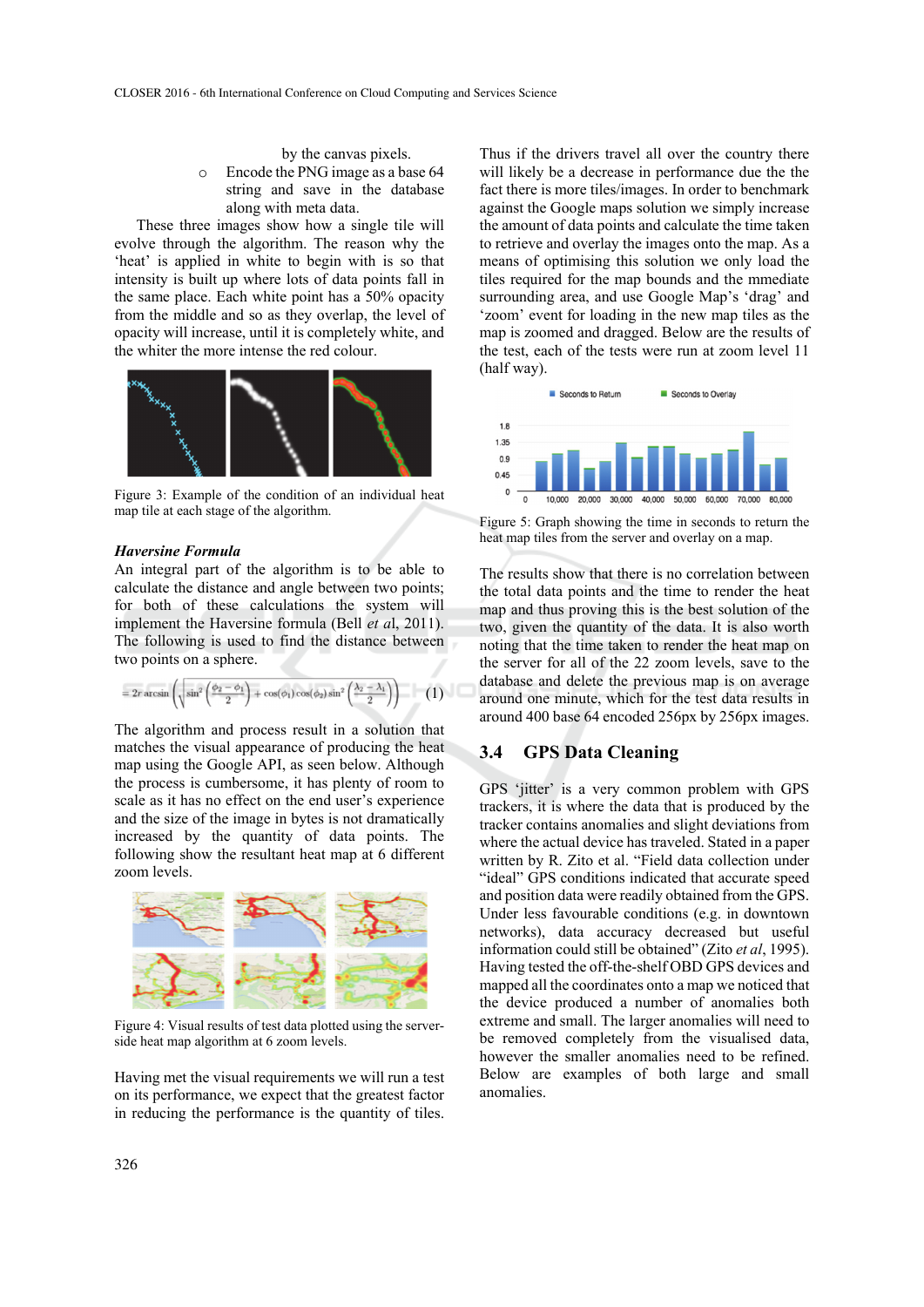

Figure 6: Two classification of GPS 'jitter'.

The proposed system will need to implement an algorithm to clean these two classes of anomalies.

The main purpose of the heat map data is to represent an overall impression of where the fleet of cars has traveled and spent more of its time. Therefore maintaining accuracy as to exactly where individual cars have been remains a secondary requirement and rather displaying a well presented dataset that gives the advertiser an understanding of where their advert has spent most of it's time is a key requirement.

The algorithm comprises the following three steps:

- Snap groups of points to their nearest road using Google's 'snap-to-road' API.
- Loop all *snapped* points:
	- o If the distance between the current and next is small or large (example: less than 10 meters or greater than 200) – simply add the point to the resultant dataset.
	- o If it does not meet the above criteria linearly interpolate the points at an interval dictated by the calculated travelining speed.

The algorithm comprises of three arbitrary values that have come as a result of tweaking the algorithm to best represent the given data set. Notably it says that if the distance between the current point in the loop and the next is in between ten and 200 meters then interpolate at three meter intervals linearly. The hope is that by using the Google Roads API the larger anomalies will naturally be removed as it will see that there is no justifiable way that the journey could jump from a 'clean' point to an anomaly.

Linear interpolation can be achived by running the following:

```
newLatitude = startPoint.latitude * (1 - 
distance) + destinationPoint.latitude * 
distance;
```
newLongitude = startPoint.longitude \* (1 - distance) + destinationPoint.longitude \* distance;

Listing 3: Linear interpolation logic.

### **3.4.1 Results**



Figure 7: Results at each stage of the cleaning algorithm.

The results to the algorithm are very positive and as a result produce a dramatically improved representation of the data set. The first image shows the raw data, the second is after the points have been returned from Google's snap-to-road API and the third is after the points have been conditionally interpolated.

# **3.5 Implementation Summary**

Within this section we've discussed the main challenges faced and overcome in the build phase of the system. We overcame an array performance based challenges and have ended with a system that meets the set out requirements of this project.

It is clear that introducing GPS based systems incur, in general, a vast amount of boundaries to building a system such as this. Most of these challenges however were most definitely not clear from the outset.

# **4 CONCLUSIONS**

In this paper, we investigated how modern web technologies can be leveraged to assist in producing high performance big data analysis systems. Along with this establishing a foundation to what will be an ever growing area of research as outdoor advertising seeks to persist a firm foothold in the advertising industry. We have designed and implemented a system that provides a means analysing the potential